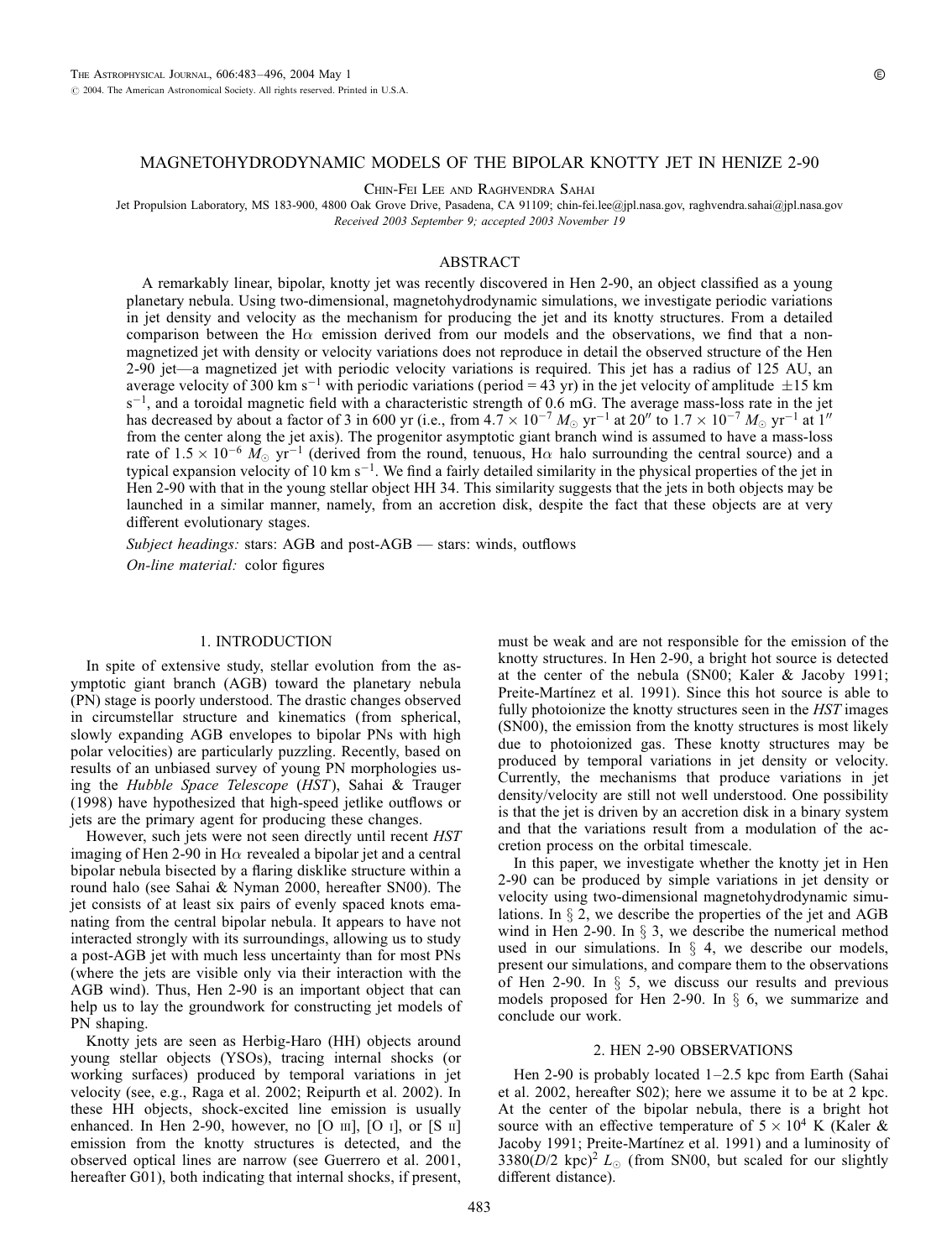

FIG. 1.—Width (FWHM) of the knots in the Hen 2-90 jet measured from the HST H $\alpha$  image in SN00, using Gaussian fitting. The solid line is the best fit to the width with eq. (1).

### 2.1. Jet Properties

The average knot proper motion and radial velocity are found to be  $\sim$ 30 mas yr<sup>-1</sup> and 26 km s<sup>-1</sup>, respectively (S02). Thus, the jet velocity is  $v_j = 150D \text{ km s}^{-1}$ , and the inclination of the jet axis to the plane of the sky is  $i = \tan^{-1}(0.173/D)$ . At  $D = 2$  kpc,  $v_j = 300$  km s<sup>-1</sup>, and  $i = 5^\circ$ .

The (transverse) width (i.e., FWHM with instrumental resolution removed) of the knotty structures perpendicular to the jet axis measured from the HST H $\alpha$  image in SN00 is shown in Figure 1. The width increases roughly linearly with the distance from the source and can be fitted with

$$
w = w_0 + \beta d,\tag{1}
$$

where w is the width,  $w_0$  is the width at the source, d is the distance from the source, and  $\beta$  is the expansion rate of the width. The best fit is obtained with  $w_0 = 0$ . 146 and  $\beta = 0.028$ , implying that the jet radius at the source is  $R_i \leq 0.073$  or 146 AU, and the apparent transverse expansion velocity of the knot is  $v_e = (\beta/2)v_j$  or 4.2 km s<sup>-1</sup>. The average interknot distance is  $\sim$ 1"3, so that the interknot duration is  $\sim$ 43 yr.

In the ground-based observations, the jet is seen at least up to  $40''$  from the source (S02). The observed line width (FWHM, with instrumental resolution removed) is about 10 km  $s^{-1}$  for the [N II]  $\lambda$ 6584 line and 20–27 km s<sup>-1</sup> for H $\alpha$  (G01).

# 2.2. AGB Wind Properties

The round halo around the central nebula is believed to trace the slowly expanding wind of the progenitor AGB star. This wind is fully photoionized by the hot central source and is assumed to have a temperature of  $\sim 10^4$  K. Presumably the AGB wind is radially expanding with the hydrogen number density given by (in spherical coordinates)

$$
n_a = n_{a0} \left(\frac{r_0}{r}\right)^2,\tag{2}
$$

where  $r_0 = 3 \times 10^{16}$  cm (or 1" at a distance of 2 kpc);  $n_{a0}$  can be derived from the HST H $\alpha$  observations. The H $\alpha$  emission from the AGB wind is likely to be optically thin with the intensity given by

$$
I_A(\text{H}\alpha) = \frac{h\nu n_{a0}^2 r_0^4 \alpha}{8d^3} \quad \text{(ergs cm}^{-2} \text{ s}^{-1} \text{ sr}^{-1}\text{)}, \qquad (3)
$$

where  $h\nu$  is the energy of 1 H $\alpha$  photon,  $\alpha$  is the case B recombination coefficient for hydrogen, and d is the projected distance from the central source and assumed to be smaller than the Strömgren radius of the photoionized AGB wind. With  $\alpha = 8.6 \times 10^{-14}$  cm<sup>3</sup> s<sup>-1</sup> at  $T = 10^4$  K, we have

$$
I_A(\text{H}\alpha) \sim 2.3 \times 10^{-20} \frac{n_{a0}^2}{d_s^3}
$$
 (ergs cm<sup>-2</sup> s<sup>-1</sup> arcsec<sup>-2</sup>), (4)

where  $d_s$  is the projected distance in arcseconds. In the  $HST$ observations, a significant fraction  $(\sim 20\% - 50\%)$  of the detected halo light is due to the wings of the point-spread function of the northwest lobe of the central bipolar nebula (see SN00). Assuming the intensity of this contribution is comparable to that of the AGB wind, the observed intensity of the H $\alpha$  emission in the halo is

$$
I_{\text{obs}}(\text{H}\alpha) = 2I_A + I_b,\tag{5}
$$

where  $I_b$  is the background level in the observations. Since the density of the AGB wind is proportional to the square root of the observed intensity, this assumption only changes the density of the AGB wind by 30% and thus does not affect our simulation results. The best fit to the observed  $H\alpha$  emission in the halo is shown in Figure 2. It is obtained with  $n_{a0} =$ 3550 cm<sup>-3</sup> and  $I_b = 1.3 \times 10^{-15}$  ergs cm<sup>-2</sup> s<sup>-1</sup> arcsec<sup>-2</sup>.

Given the He abundance used in our simulations  $[n(He) =$ 0.1 *n*, where *n* is the hydrogen number density], the density of the AGB wind is  $\rho_a = 1.4 n_a m_H$ , where  $m_H$  is the mass of atomic hydrogen. The mass-loss rate of the AGB wind is

$$
\dot{M}_a = 4\pi r^2 \rho_a v_a = 4\pi v_a (1.4m_H n_{a0} r_0^2),\tag{6}
$$

where  $v_a$  is the radial expansion velocity of the AGB wind. Assuming  $v_a = 10 \text{ km s}^{-1}$ , we have  $M_a \sim 1.5 \times 10^{-6} M_{\odot} \text{ yr}^{-1}$ .



Fig. 2.—Best fit with eq. (5) (solid line) to the observed H $\alpha$  halo emission in the HST observations ( points).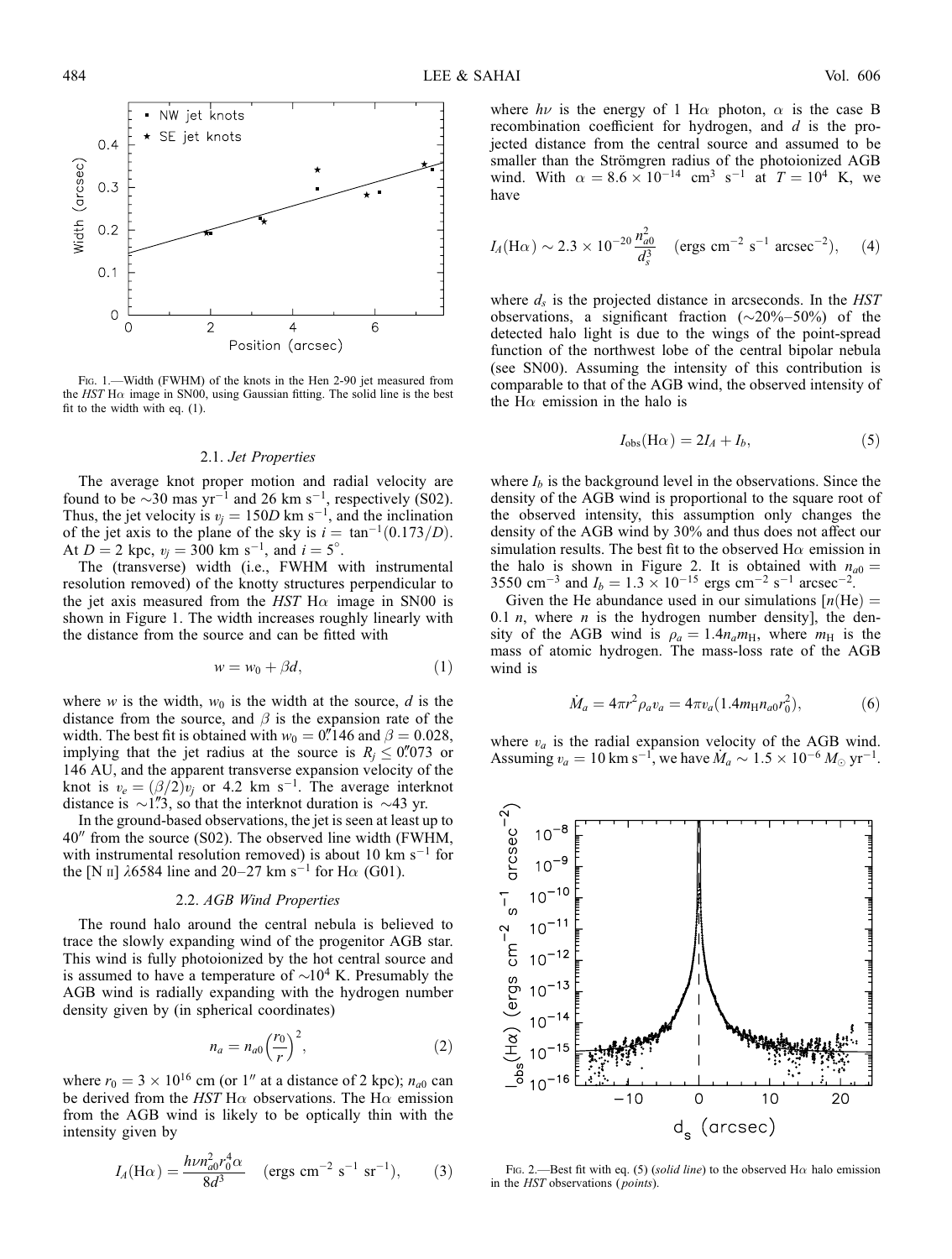$\sim$ 

### 3. NUMERICAL METHOD

Thetwo-dimensionalcode, ZEUS2D (Stone & Norman 1992), is used to solve the equations of magnetohydrodynamics,

$$
\frac{\partial \rho}{\partial t} + \nabla \cdot (\rho v) = 0,
$$
  
\n
$$
\frac{\partial \rho v}{\partial t} + \nabla \cdot (\rho v v) = -\nabla p + \frac{(\nabla \times \mathbf{B}) \times \mathbf{B}}{4\pi},
$$
  
\n
$$
\frac{\partial \mathbf{B}}{\partial t} = \nabla \times (v \times \mathbf{B}),
$$
\n(7)

where  $\rho$ ,  $v$ ,  $p$ , and **B** are the density, velocity, thermal pressure, and magnetic field, respectively. An isothermal equation of state  $p = c_s^2 \rho$  is used for the thermal pressure, where  $\rho =$ 1.4 $nm_H$ , and  $c_s$  is the isothermal sound speed. This is reasonable because the central hot source in Hen 2-90 fully photoionizes the material around it; we have therefore assumed the temperature everywhere in our simulation domain to be  $10<sup>4</sup>$  K. The hydrogen is assumed to be fully ionized and the helium is singly ionized, so that the mean molecular mass  $\mu = 1.4/2.2$  and  $c_s = (kT/\mu m_H)^{1/2} = 11.4$  km s<sup>-1</sup> at  $T = 10<sup>4</sup>$  K. The internal shocks produced in our simulations are very weak and not expected to raise the gas temperature significantly above  $10^4$  K. This expectation is supported by our test simulations in which cooling was included. Only the leading bow shock formed at the head of the jet has a temperature greater than  $10^4$  K due to a strong shock interaction. However, this does not affect the conclusions of our paper.

Simulations are performed in cylindrical coordinates with the z-axis aligned with the jet axis. We use a computational domain of dimensions  $(z, R) = (6, 1.5) \times 10^{17}$  cm and a uniform grid of  $1200 \times 300$  zones. This gives a resolution of  $5 \times 10^{14}$  cm in z and R. Reflecting boundary conditions are used along the inner  $z$  and inner  $R$  boundaries, while outflow boundary conditions are used along the outer z and outer R boundaries. For  $R \leq 2R_i$  along the inner z boundary, inflow boundary conditions are used to introduce a jet into an AGB wind.

## 4. MODELING

In this section, we describe the parameters of our models and present the results of our simulations. In our models, a cylindrical jet with radius<sup>1</sup> (half of the FWHM)  $R_i = 125 \text{ AU}$ and a velocity  $v_i = 300 \text{ km s}^{-1}$  is launched at a distance  $z_0 =$ 833 AU ( $\sim$ 0".4 at 2 kpc) from the central source into a spherical AGB wind in which  $v_a = 10$  km s<sup>-1</sup> and  $\dot{M}_a = 1.5 \times 10^{-6}$   $M_{\odot}$  $yr^{-1}$ . The jet has periodic variations in density and/or velocity with a period  $P = 43$  yr. It can be either nonmagnetized or magnetized. For comparing the H $\alpha$  emission derived from our models to the observations, the former is assumed to be optically thin, and noise is added to our calculations. Positionvelocity (PV) diagrams along the jet axis are presented at the spatial resolution of both the HST and ground-based observations. Since the  $[N]$  ii line provides stronger constraints on the line width than the intrinsically much broader  $H\alpha$  line, we have generated PV diagrams from our models for H $\alpha$  emission, by convolving the model line profiles with the expected thermal line width of [N  $\text{II}$ ] lines (5.7 km s<sup>-1</sup>) in  $10<sup>4</sup>$  K gas, for comparison with the [N  $\scriptstyle\rm II$ ] data. This procedure is reasonable since the observed spatial distribution of  $[N]$   $\Box$  emission from the bipolar jet is not significantly different from that of  $H\alpha$  (S02).

# 4.1. Nonmagnetized Jets

## 4.1.1. Model 1: Density Variations

In this model, the jet has periodic Gaussian pulses in density (in cylindrical coordinates):

$$
\rho_j(R, t) = F(R)[\rho_0 + \rho_1 G(t)], \tag{8}
$$

where

$$
F(R) = \exp[-\ln 2(R/R_j)^2], \ \ 0 \le R \le 2R_j, \qquad (9)
$$

and  $G(t)$  is a periodic Gaussian function with

$$
G(\tau + iP) = G(\tau) = \exp\{-\ln 2[(\tau - P/2)/t_w]^2\},
$$
  
 $i = 0, 1, 2, ...$  and  $0 \le \tau \le P.$  (10)

Here  $\rho_0$  is a constant for a constant mass loss along the jet axis, while  $\rho_1$  and  $t_w$  are the amplitude and half-width of the Gaussian pulse. The jet velocity is held constant during the variation. The initial length (FWHM along the jet axis) of the Gaussian pulse is  $l = 2v_jt_w$ . The mass-loss rate in each side of the jet is

$$
\dot{M}_j(t) = \int_0^{2R_j} \rho_j(R, t) v_j 2\pi R \, dR = \frac{15\pi R_j^2 v_j[\rho_0 + \rho_1 G(t)]}{16 \ln 2}, \tag{11}
$$

the average mass-loss rate (averaged over one period) is

$$
\langle \dot{M}_j \rangle \simeq \frac{15\pi R_j^2 v_j [\rho_0 + (2t_w/P)\rho_1]}{16 \ln 2}, \qquad (12)
$$

and each Gaussian pulse has a mass of

$$
m_p = \int_0^{2R_j} F(R) 2\pi R \, dR \int_0^P \rho_1 G(\tau) v_j \, d\tau = \frac{15\pi^{3/2} R_j^2 l \rho_1}{32 (\ln 2)^{3/2}}. \tag{13}
$$

This model is presented in Figure 3. In this model,  $\rho_0 =$  $1.6 \times 10^{-20}$  g cm<sup>-3</sup>,  $\rho_1 = 1.3 \times 10^{-19}$  g cm<sup>-3</sup>, and  $t_w =$ 2.15 yr, giving  $l = 271$  AU,  $\langle M_j \rangle = 2.1 \times 10^{-7}$   $M_{\odot}$  yr<sup>-1</sup>, and  $m_p = 2.7 \times 10^{-6}$  M<sub>o</sub>. These parameters are chosen to match the observed H $\alpha$  intensity and the (longitudinal) length of knot B in the HST observations (SN00). As the jet propagates away from the central source into the AGB wind, a bow shock (which has propagated outside our simulation domain and is not shown in the figure) is formed at the head of the jet. The bow shock sweeps up the AGB wind, forming a shell surrounding a low-density cocoon around the jet. The shell expands thermally and eventually merges with the undisturbed AGB wind, becoming indistinguishable from the latter. The variation in the jet density produces a chain of knots moving away from the source along the jet axis. Each knot is associated with a backward and a forward shock. Each knot expands thermally in both the transverse  $(R)$  and longitudinal  $(z)$  directions, and as it moves away from the source along the jet axis, its head merges with the tail of the knot ahead.

The expansion of knot E (which shows the head-tail structure quite clearly) in the frame moving at the jet velocity is shown in Figure 4. In this frame, the expansion of the knot

<sup>&</sup>lt;sup>1</sup> The jet has a Gaussian density profile along the *R*-axis, truncated at  $R = 2R_i$ .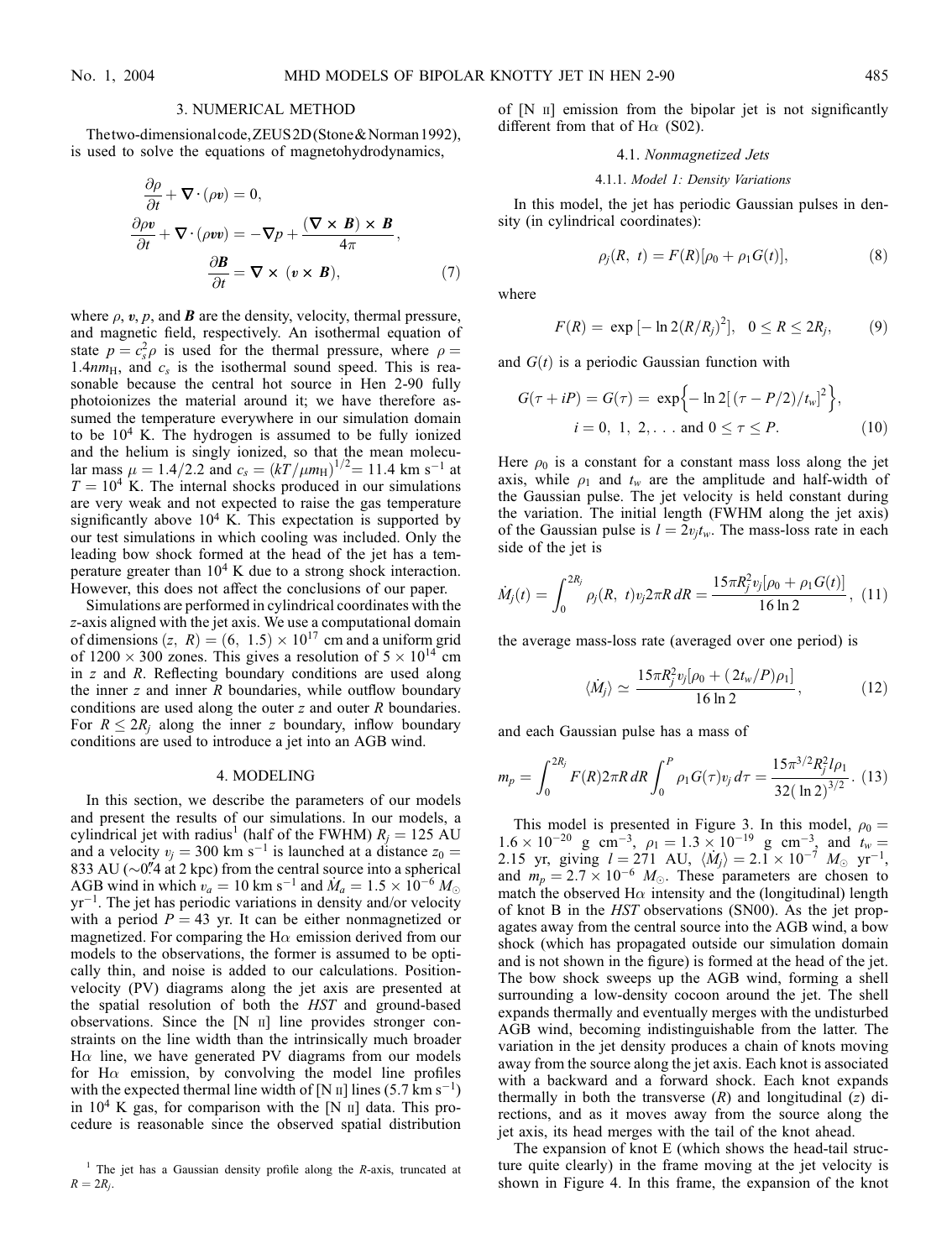

Fig. 3.—Model 1 at the age of 1703 yr. In this model, the jet has a periodic Gaussian variation in density. (a) Hydrogen number density (logarithmic stretch).  $(b, c)$  Number density and longitudinal velocity  $(v<sub>z</sub>)$  along the jet axis. The crosses and stars indicate the positions of the backward and forward shock fronts in the knots. [See the electronic edition of the Journal for a color version of this figure.]

can be regarded as a three-dimensional version of a onedimensional Sod (1978) shock tube problem. A shock wave propagates away from the knot, shocking and compressing the material outside the knot, while a rarefaction wave propagates toward the center of the knot, causing the knot to

expand and the density of the knot to decrease. The shock velocity depends on the density ratio of material inside and outside the knot. In the longitudinal direction, the shock velocity is  $\sim$ 30 km s<sup>-1</sup>, derived by measuring how fast the separation between the backward and forward shock front



Fig. 4.—Velocity structure of knot E in the frame moving at the jet velocity for model 1. (a) Velocity vectors on top of the number density (logarithmic stretch). The cross and star indicate the positions of the backward and forward shocks. The velocity along the solid line is shown in  $(b)$ . [See the electronic edition of the Journal for a color version of this figure.]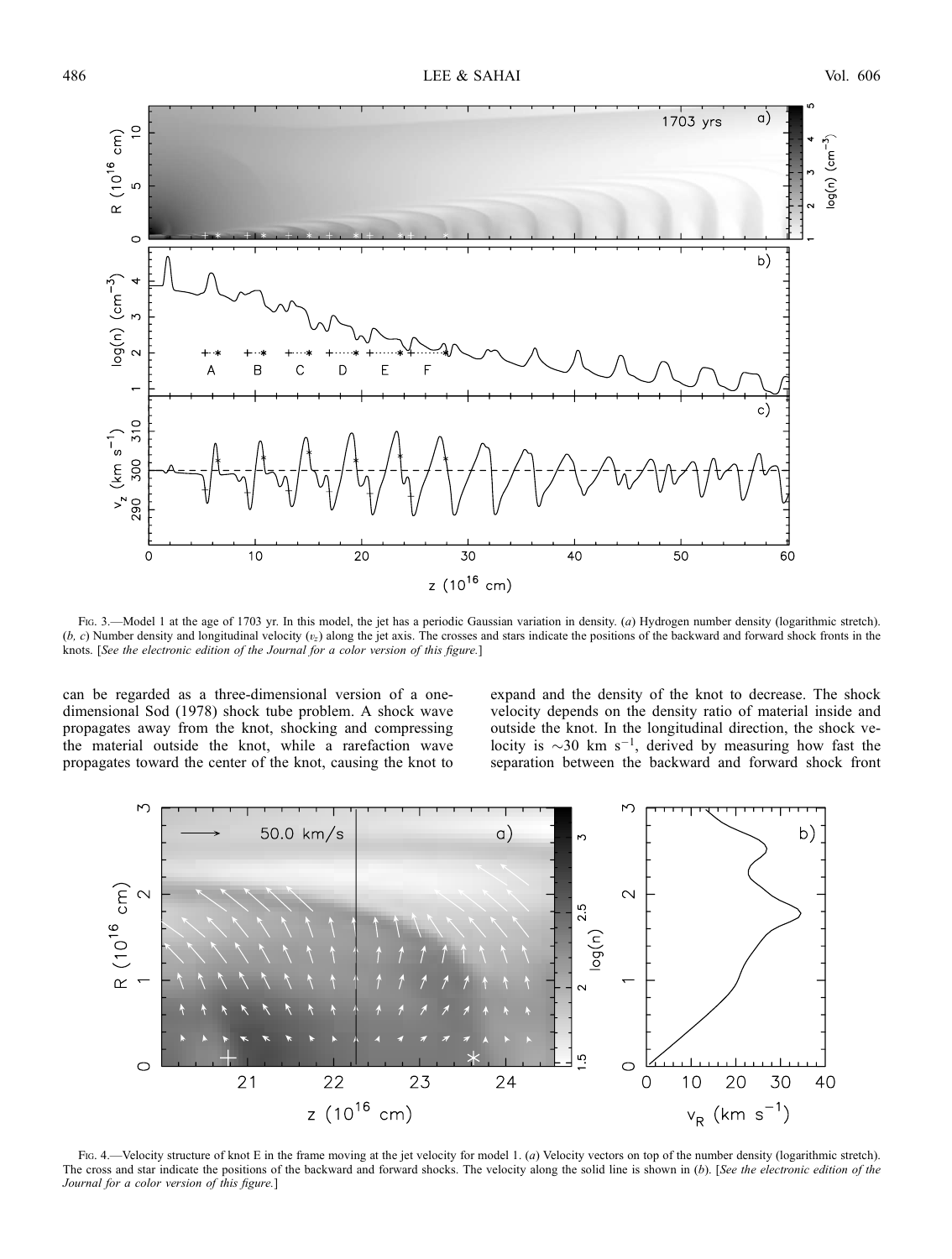

Fig. 5.—HST H $\alpha$  image of Hen 2-90 and models 1–5 (logarithmic stretch). In model 1 (2), the jet has a periodic variation in density (velocity). In model 3, the jet has periodic variations in both density and velocity. In model 4, the jet is the same as that in model 2 but magnetized. In model 5, the jet is the same as that in model 4, but with a average mass-loss rate decreasing with time. (a, b) Southeast and northwest jets of Hen 2-90.  $(c-g)$  H $\alpha$  emission derived from models 1–5. The green dashed lines delineate a jet opening angle of 2°.

increases from knot A to knot E (see Fig.  $3b$ ). In the transverse direction, since the curvature decreases with  $R$ , the maximum expansion velocity increases with  $R$ , and thus with the distance away from the source, it is about twice the sound speed at the position of knot E (see Fig.  $4b$ ). As the knot propagates away from the source and expands, the density at the center of the knot drops below that at the shocked regions. In addition, because of its thermal pressure, the shocked material at the head of the knot is ejected sideways, forming a bowlike structure at the head and causing the density at the head to drop below that at the tail (see also Fig. 3b).

The comparison between the observations of Hen 2-90 and the model in H $\alpha$  are shown in Figures 5 and 6. The length of the knots increases with the distance in both the observations and model. For a reference, we plot the length of the knots as if the knots expand at twice the sound speed with

$$
l(z) = l_0 + 2\frac{c_s}{v_j}(z - z_0),
$$
\n(14)

where  $l_0 = 0\rlap{.}^{\prime\prime}\,21$  and  $z_0 = 0\rlap{.}^{\prime\prime}\,4$ . The observed length of the knots can be roughly described by the above simple equation, while the length of the knots in our model is a little larger than the observed length. In addition, the H $\alpha$  emission for knots C, D, etc., does not peak at the center but at the tail of the knots, inconsistent with the observations. The model  $H\alpha$  intensity decreases with z (i.e., the distance from the center along the jet axis) faster than the observations. This suggests that the average mass-loss rate in the jet was larger in the past. However, such an increase in the average mass-loss rate also increases the density contrast between the material inside and outside the knots, causing both the length and width of the knots to increase faster with z than the observations.

The PV diagrams along the jet axis derived from our model are shown in Figure 7. Each knot is associated with a broad range of velocities centered at 26 km  $s^{-1}$ . The emission around zero velocity arises from the cocoon, the AGB wind, and the swept-up shell. In our model PV diagram for the ground-based observations, the FWHM of the  $[N \text{ } n]$  line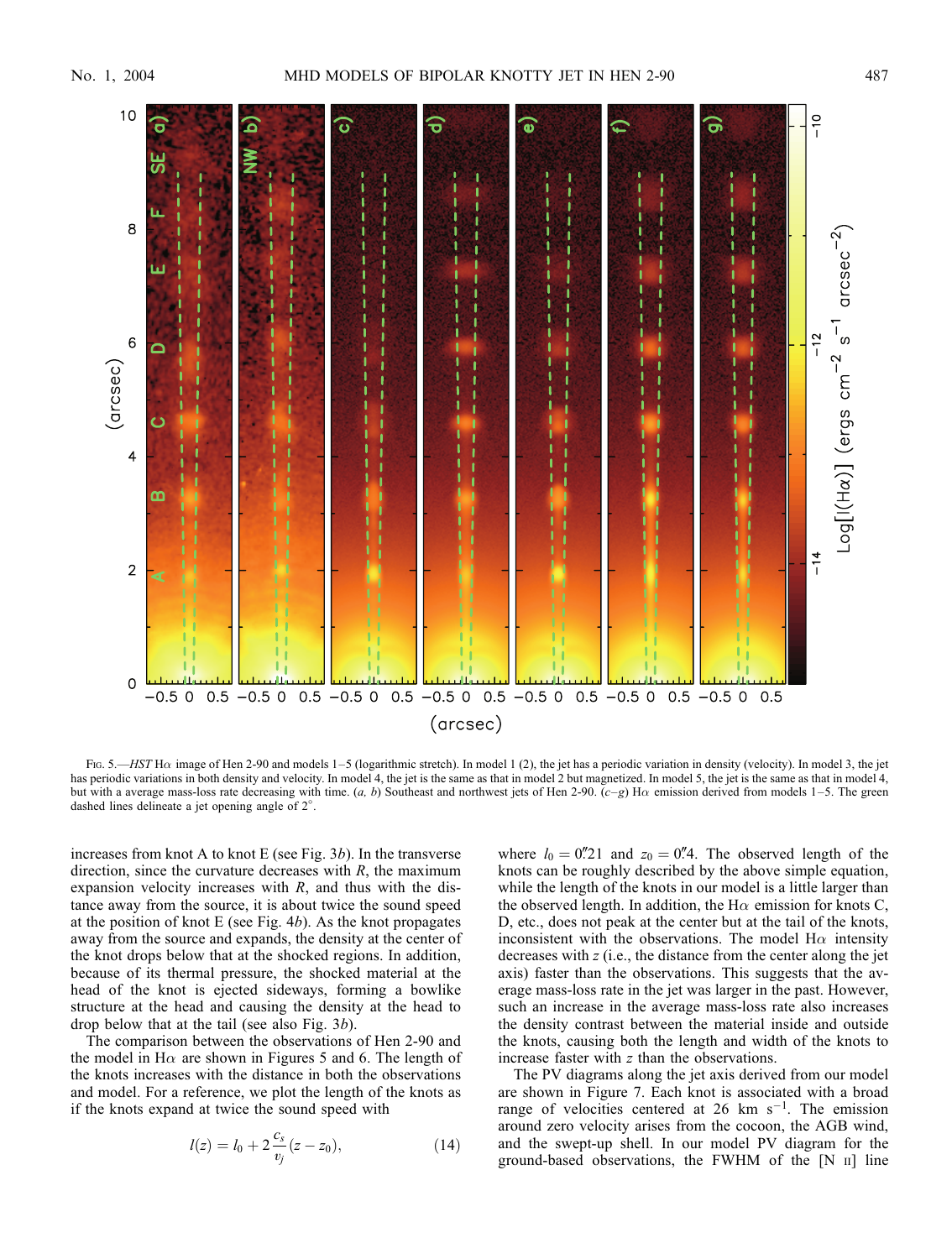

Fig. 6.—Observations and model H $\alpha$  intensity cuts along the jet axis in Hen 2-90, with the halo emission subtracted. The cuts are 0.<sup>"</sup>I wide. The thin solid and dot-dashed curves show the cuts for the southeast and northwest jets in the HST image. The thick solid curves in  $(a-e)$  show the cuts for models 1–5. The black lines with the error bars in  $(a)$  are the reference lengths of the knots calculated with eq. (14). [See the electronic edition of the Journal for a color version of this figure.]

profile is about 13 km  $s^{-1}$  at knot B (which is in reasonable agreement with the value given in G01) and 22 km  $s^{-1}$  at knot C (which is larger than the value in G01; see Figs. 7b and  $7c$ on the top). Unfortunately, G01 do not specify whether their observed line width applies to a particular knot or to an average over several knots.

## 4.1.2. Model 2: Velocity Variations

In this model, the jet has a sinusoidal variation in velocity:

$$
v(t) = v_j - \triangle v \sin(2\pi t/P), \qquad (15)
$$

where  $\Delta v$  is the half-amplitude of the velocity variation. The jet density is constant with time and given by

$$
\rho_j(R) = \rho_0 F(R). \tag{16}
$$

The average mass-loss rate in each side of the jet is

$$
\langle \dot{M}_j \rangle = \int_0^{2R_j} \rho_j(R) v_j 2\pi R dR = \frac{15\pi R_j^2 v_j \rho_0}{16 \ln 2}.
$$
 (17)

This model is presented in Figure 8. In this model,  $\triangle v =$ 15 km s<sup>-1</sup> and  $\rho_0 = 3.8 \times 10^{-20}$  g cm<sup>-3</sup> (n = 1.6  $\times$  10<sup>4</sup> cm<sup>-3</sup>), giving  $\langle \dot{M}_j \rangle = 2.7 \times 10^{-7}$   $M_\odot$  yr<sup>-1</sup>. These parameters are chosen to produce the observed H $\alpha$  intensity and the length of knot B. A chain of knots are formed in the jet as the fast-jet material catches up with the slow-jet material. Unlike model 1, however, the backward and forward shock pair does not form immediately (cf. Fig. 8 to Fig. 3). The distance at which the

shock pair forms is given by  $x_s = [v^2/(dv/dt)]_{\text{min}}$  (see Raga et al. 1990), where the minimum value over the whole period of the jet velocity variation has to be taken. With the velocity given by equation (15),  $x_s \sim (v_j^2/\triangle v)(P/2\pi) = 1.3 \times 10^{17}$  cm, consistent with our simulation, in which the shock pair just begins to emerge near knot C. Once the shock pair forms, the separation between the two shock fronts and thus the length of the knot increases with a speed of  $\sim$ 28 km s<sup>-1</sup>.

The velocity structure of knot E in the frame moving at the jet velocity is shown in Figure 9. The jet material that goes through the shock fronts into the knot is shocked and ejected sideways, forming a bowlike structure as the knot propagates away from the source. Consisting of the jet material that is thermally expanding, the shocked material is ejected faster than the thermal expansion speed, causing the knot to grow wider than that in model 1 (compare Figs. 4 and 9).

In this model, the decrease of the jet emission with  $z$  (and therefore the peak intensity of each jet knot) is in better agreement than model 1 with the observations. However, knots D, E, and F are shorter than those observed in the longitudinal direction. A smaller amplitude velocity variation helps to increase the length of the knots due to a smaller mass flux into the knots; however, it also decreases the knot-to-interknot intensity contrast for knots A and B significantly below what is observed. Similar to those in model 1, each knot is associated with a broad velocity range centered at 26 km  $s^{-1}$  (see Fig. 7). In the model PV diagram for the ground-based observations, the FWHM of [N  $\text{II}$ ] line is 14 and 18 km s<sup>-1</sup> for knots B and C (see middle panels of Figs.  $7b$  and  $7c$ ), similar to that in model 1. We can also measure the FWHM of the line for knots D (30 km s<sup>-1</sup>) and E (37 km s<sup>-1</sup>); this was not possible for model 1, where the emission from these knots is too weak and merges with that from the AGB wind and swept-up shell.

### 4.1.3. Model 3: Combined Density and Velocity Variations

A combination of models 1 and 2 may provide a better match to the observations, since in model 1 (2), the knots are longer (shorter) than observed. In this model (model 3), the jet has the same density as in model 1 and the same velocity as in model 2. We find that the resulting structure of the knots is similar to that in model 1. However, because of the periodic variation in the velocity, the interknot jet material now goes through the shock fronts into the knots (compare Figs. 4 and 10), slowing the expansion of the knots in the longitudinal direction. Both the length and width of the knots are now in better agreement with the observations (see Figs. 5 and 6). However, (1) the emission in this model still peaks at the tail of the knots, inconsistent with the observations, and (2) the  $H\alpha$  intensity still decreases with z faster than observed. In the model PV diagram for the ground-based observations, the FWHM of [N  $\text{II}$ ] line is 13, 22, and 32 km s<sup>-1</sup> for knots B, C, and D, similar to that in models 1 and 2. The emission for knot E is too weak for measuring the FWHM of the line.

In all three models discussed above, the H $\alpha$  intensity decreases with z faster than observed, probably indicating that the knot material is ejected sideways much too fast into the low-density cocoon. However, because of its low density, the cocoon material does not have enough thermal pressure to confine the transverse expansion of the knots. We are therefore forced to look for an alternative mechanism for knot confinement. An obvious possibility is magnetic tension in a toroidal magnetic field in the jet (see, e.g., Blandford & Payne 1982). It is reasonable to expect that the jet material is magnetized, since most current theoretical models for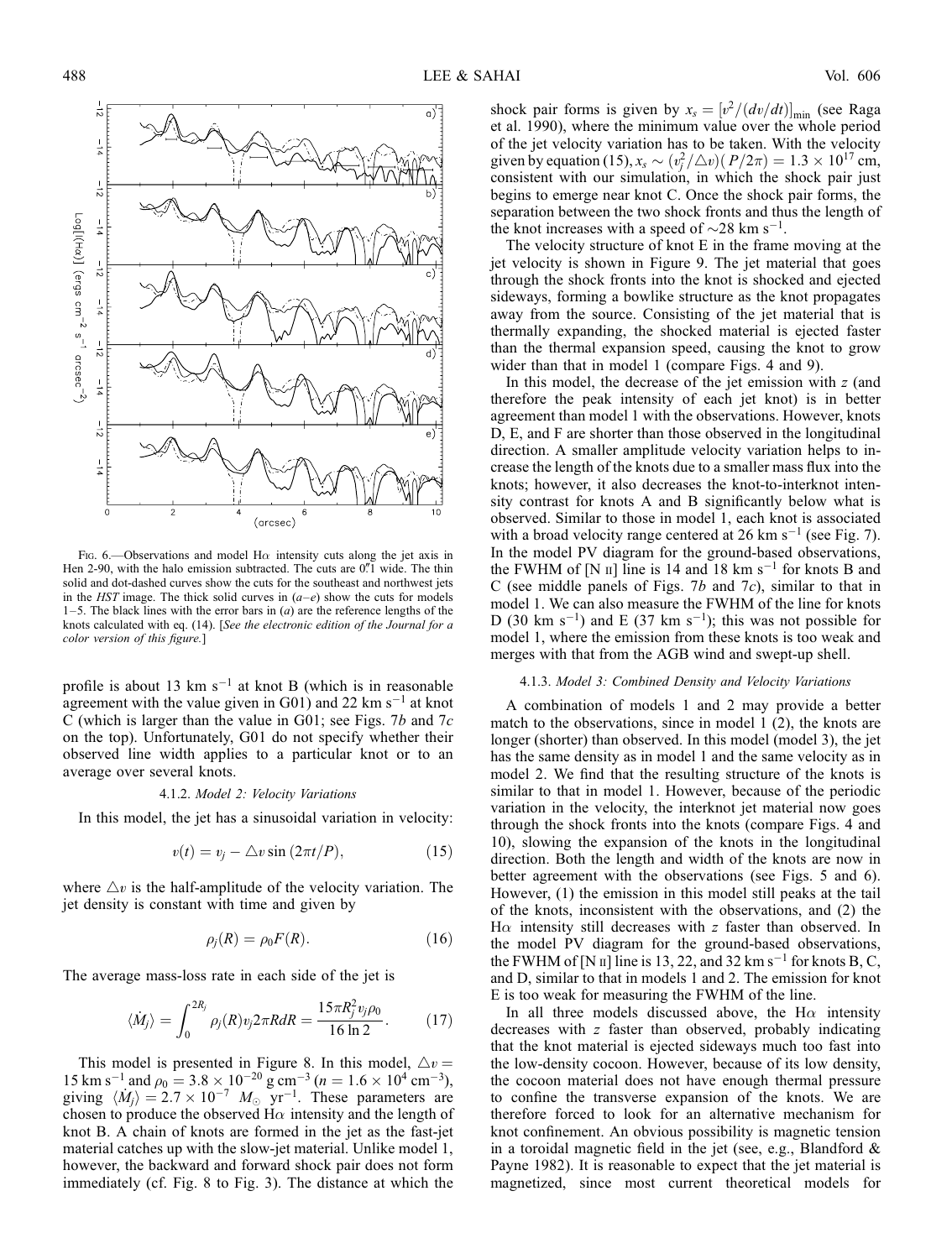

FIG. 7.—PV diagrams of the Ha intensity along the jet axis derived from models 1 (top), 2 (middle), and 4 (bottom). Systemic velocity is set to zero. The models are convolved with the thermal width of [N  $\text{II}$ ] line (or 5.7 km s<sup>-1</sup>) for comparing with the [N  $\text{II}$ ] observations. (a) PV diagram (logarithmic stretch) at a spatial resolution of 0.08 for comparison with the HST observations. (b) PV diagram (logarithmic stretch) at a spatial resolution of 0.9 for comparison with the groundbased observations. (c) Velocity cuts across knots B (red), C (green), D (blue), E (cyan), and F (magenta).

launching astrophysical jets require magnetic fields (see e.g., Shu et al. 2000; Konigl & Pudritz 2000; Blackman, Frank, & Welch 2001).

# 4.2. Magnetized Jets

Here we investigate whether magnetized jets can provide a better match to the observations than achieved thus far in the previous nonmagnetized models. Magnetized jets with periodic variations in density produce emission that peaks at the tails of the knots (similar to that seen in models 1 and 3), inconsistent with the observations. Therefore, we only discuss magnetized jets with periodic variations in velocity.

Since the strength and orientation of the magnetic field in jets is not determined observationally, there is considerable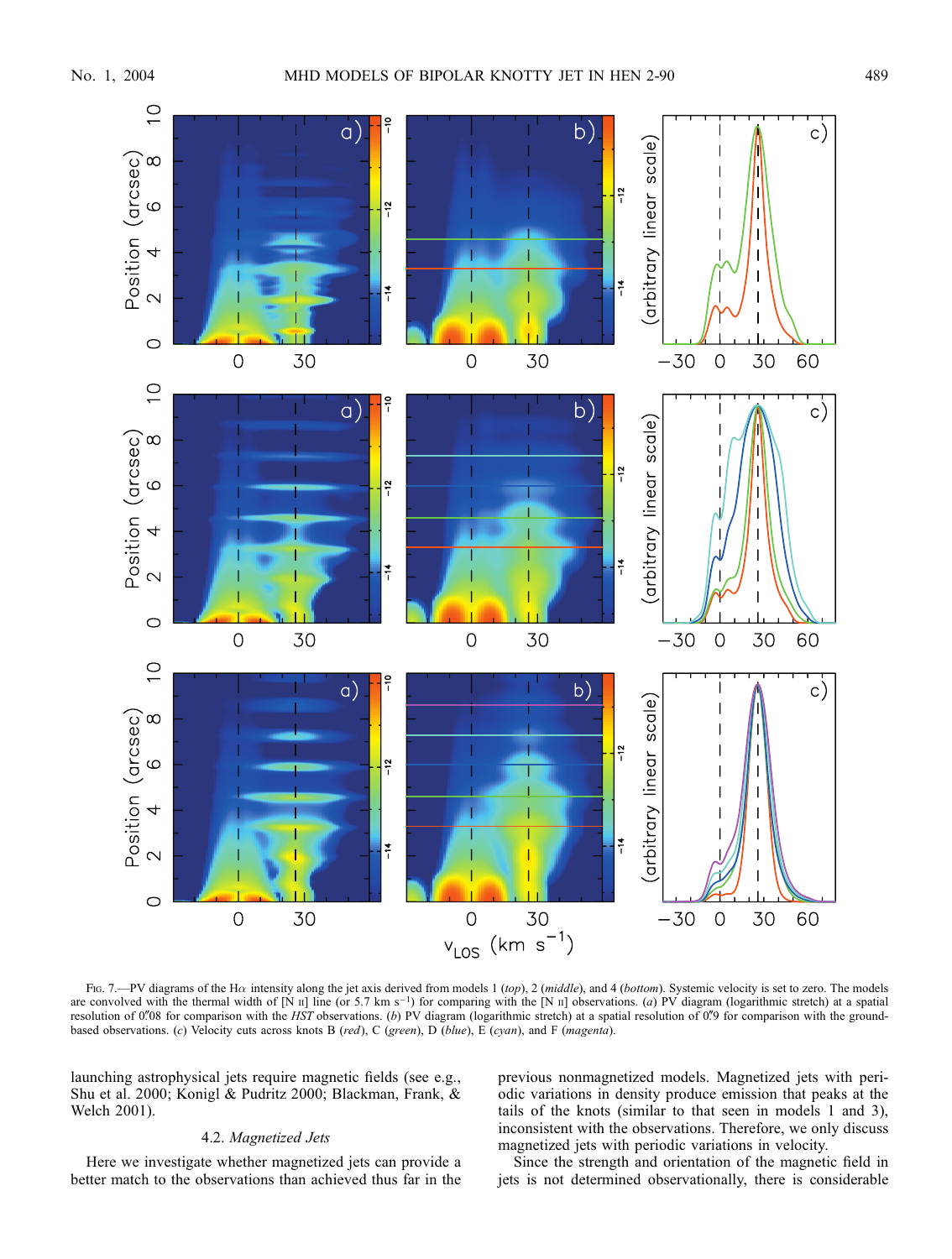

Fig. 8.—Same as Fig. 3, but for model 2. [See the electronic edition of the Journal for a color version of this figure.]

freedom in specifying the initial field configuration. In our models, we assume  $B_z = B_R = 0$  because theoretical models of magnetically driven jets predict the field should become primarily toroidal asymptotically (Shu et al. 2000; Konigl & Pudritz 2000; Blackman et al.2001). We also assume that the jet is initially in hydromagnetic equilibrium such that the total pressure gradient in the transverse direction is balanced by the magnetic tension due to the toroidal magnetic field, i.e.,

$$
\frac{d}{dR}\left[p(R) + \frac{B_{\phi}^{2}(R)}{8\pi}\right] = -\frac{B_{\phi}^{2}(R)}{4\pi R}.
$$
\n(18)

With the density profile given by equation (8), the toroidal magnetic field within the jet is (see Fig. 11)

$$
B_{\phi}(R) = (8\pi p_0)^{1/2} \left\{ \frac{1}{aR^2} \left[ 1 - \exp(-aR^2) \right] - \exp(-aR^2) \right\}^{1/2},
$$
\n(19)



Fig. 9.—Same as Fig. 4, but for model 2. [See the electronic edition of the Journal for a color version of this figure.]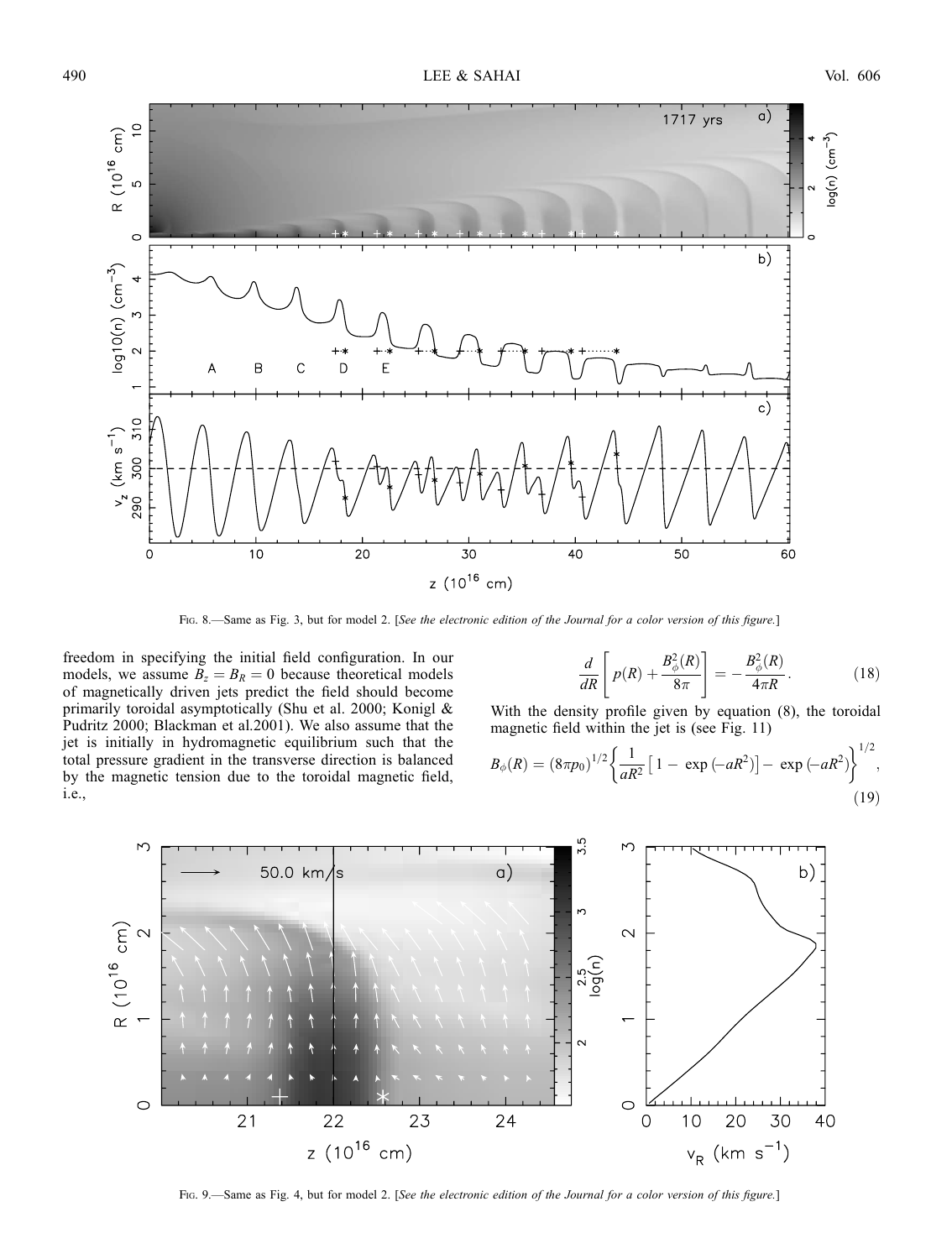

Fig. 10.—Same as Fig. 4, but for model 3. [See the electronic edition of the Journal for a color version of this figure.]

where  $p_0 = \rho_0 c_s^2$  is the pressure on the jet axis and  $a = \ln 2/R_j^2$ ;  $B_{\phi} = 0$  outside the jet. The magnetic field has a maximum value of  $B_{\phi,m} \sim (2.4\pi p_0)^{1/2}$  at  $\widetilde{R}_m \sim 1.6R_j$ . All currents that support the field are confined within the jet (although as the simulation progresses, magnetic field, and therefore current, is convected into the cocoon), and the jet material is selfconfined within the jet by its own magnetic field.

Similar profiles of the toroidal magnetic field are used by, e.g., Lind et al. (1989) for their magnetized extragalactic jet models and Stone & Hardee (2000) for their magnetized protostellar jet models. Such a magnetic field configuration could be unstable to current-driven pinch and kink modes. Since our simulations are axisymmetric, we are unable to track kink modes. Begelman (1998) has shown that a jet beam containing a toroidal magnetic field can be unstable to currentdriven pinch modes when

$$
\frac{d\ln B}{d\ln R} > \frac{\gamma\beta - 2}{\gamma\beta + 2},\tag{20}
$$

where  $\beta \equiv 8\pi p/B^2$ . This condition is satisfied for our adopted initial field configuration. In a steady jet simulation with this



Fig. 11.—Radial profile of the toroidal magnetic field inside the jet

field configuration, the pinch mode instability causes an initial collapse of the jet beam toward the polar axis. Under appropriate physical conditions (low jet Mach number  $\sim$ 10 and low  $\eta \sim 1.5$ , the ratio between the jet density and ambient density), this collapse then produces a series of strong shocks and reflections in the jet as it propagates, resulting in a series of periodic density enhancements (Frank et al. 1998). In our models, both the Mach number and  $\eta$  are much higher (30 and 10, respectively); hence, the effect of the pinch mode instability is much weaker (Cerqueira & de Gouveia dal Pino 1999). Furthermore, pinch modes are found to be saturated at low amplitude in the nonlinear regime (Stone & Hardee 2000), so it is unlikely that they can produce the density enhancements represented by the observed knots in Hen 2-90. In addition to current-driven instabilities, magnetized jets can also have velocity-driven MHD Kelvin-Helmholtz instabilities (Cerqueira & de Gouveia dal Pino 1999). However, these grow relatively slowly for high Mach number axisymmetric flows (Stone & Hardee 2000), as is the case for the Hen 2-90 jet. Nevertheless, in view of the many MHD simulation studies directed toward explaining knotty protostellar jets (e.g., Cerqueira & de Gouveia dal Pino 1999; Frank et al. 1998, 2000), magnetic field instabilities should be investigated further (e.g., with different magnetic field strength and configurations) as an alternative mechanism for producing the Hen 2-90 knotty jet.

## 4.2.1. Model 4: Velocity Variations

In this model, the jet is launched with the same physical structure as in model 2 but magnetized with  $B_{\phi,m} \sim 0.6$  mG. The jet material close to the jet axis is confined by the toroidal magnetic field, showing a density higher than that in model 2 (see Fig. 12). The resulting knots are narrower in the transverse direction and in better agreement with the data than model 2 (see Figs. 5 and 6). Because of the increase of the total pressure (magnetic pressure+thermal pressure) inside the knots, the length of the knots increases with  $z$  faster than model 2 and is also in better agreement with the observations. In the model PV diagrams for the ground-based observations, the FWHM of the [N  $\text{II}$ ] line profile for knots A–F is 14–20 km  $s^{-1}$  (see Fig. 7), smaller than that in model 2. However, the knot emission in this model still decreases faster with z than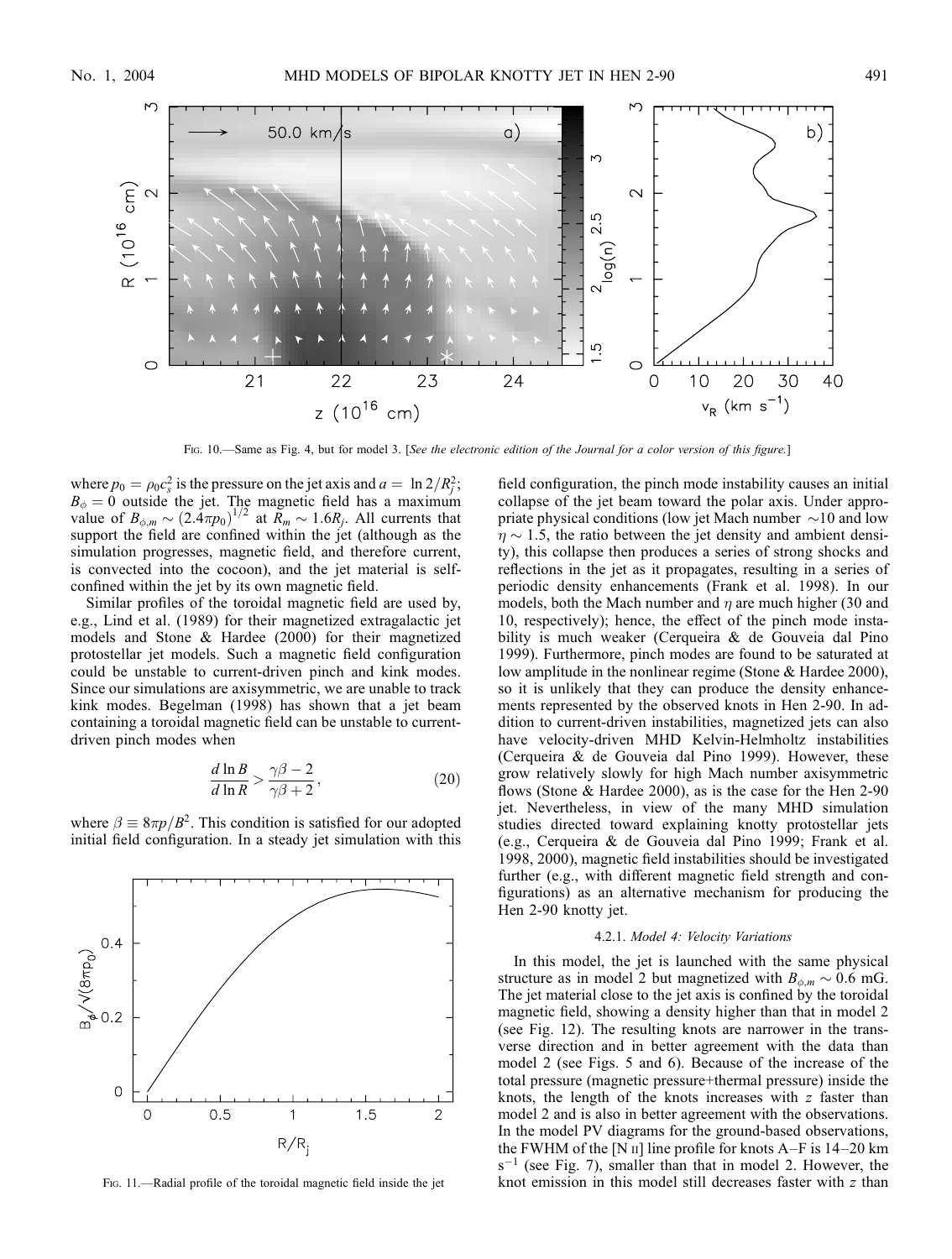

Fig. 12.—Model 4 at the age of 1717 yr. The jet in this model is the same as that in model 2 but magnetized. (a) Number density (logarithmic stretch). The crosses and stars indicate the positions of the backward and forward shock fronts in the knots. (b) Number density along the jet axis; the solid curve represents model 4 and the dashed curve represents model 2. [See the electronic edition of the Journal for a color version of this figure.]

observed. A stronger toroidal magnetic field may further confine the knot material and improve the z dependence of the knot emission; however, it would make the knotty structures narrower and longer than observed.

#### 4.2.2. Model 5: Long-Term Change in the Jet Mass-Loss Rate

In this model, in order to produce stronger emission far away from the source, we increase the average mass-loss rate in (and thus the density of) the jet in the past as

$$
\rho_j(R, t) = \rho_0 F(R)(3.5 - t/t_0), \tag{21}
$$

where the timescale  $t_0 = 540$  yr. The H $\alpha$  emission derived from this model at the age of 1588 yr is shown in Figures 5, 6, and 13. The average mass-loss rate in the jet decreases by about a factor of 3 in 600 yr (i.e., from  $4.7 \times 10^{-7}$   $M_{\odot}$  yr<sup>-1</sup> at 20" to  $1.7 \times 10^{-7}$   $M_{\odot}$  yr<sup>-1</sup> at 1" from the center along the jet axis). We compare our model  $H\alpha$  emission to the groundbased observations because the latter shows emission from the jet to a much larger distance from the center than the HST observations, providing a stronger constraint on the long-term mass-loss history of the jet. This adopted decrease in the average mass-loss rate produces roughly the observed decrease of  $H\alpha$  emission with z in the ground-based and HST images. The PV diagrams for this model are similar to that for model 4.

#### 5. DISCUSSION

#### 5.1. Our Models

Our modeling has shown that a nonmagnetized jet with density or velocity variations does not reproduce in detail the observed structure of the Hen 2-90 jet. However, a magnetized jet with small periodic variations in velocity can roughly produce the knotty structures seen in Hen 2-90. In order to produce the decrease in jet emission with distance from the center, the average mass-loss rate in the jet has to have steadily decreased with time (i.e., was higher in the past). This decrease in the mass-loss rate may result from a decrease in the accretion rate onto an accretion disk in a binary system (SN00). For example, in the case of YSOs, the observed accretion rate is known to decrease with time as the infall rate from the collapsing envelope decreases (Hartmann et al. 1998; Calvet, Hartmann, & Strom 2000).

The jets, which are thought to be responsible for the shaping of PNs, are seldom seen directly in proto-planetary nebulae (PPNs) and PNs, because they interact strongly with the dense ambient medium resulting from the progenitor AGB



Fig. 13.—Comparison of model 5 with the ground-based H $\alpha$  image (logarithmic stretch).  $(a, b)$  Southeast and northwest jets of Hen 2-90.  $(c)$  H $\alpha$ emission derived from model 5 at a spatial resolution of 0.79.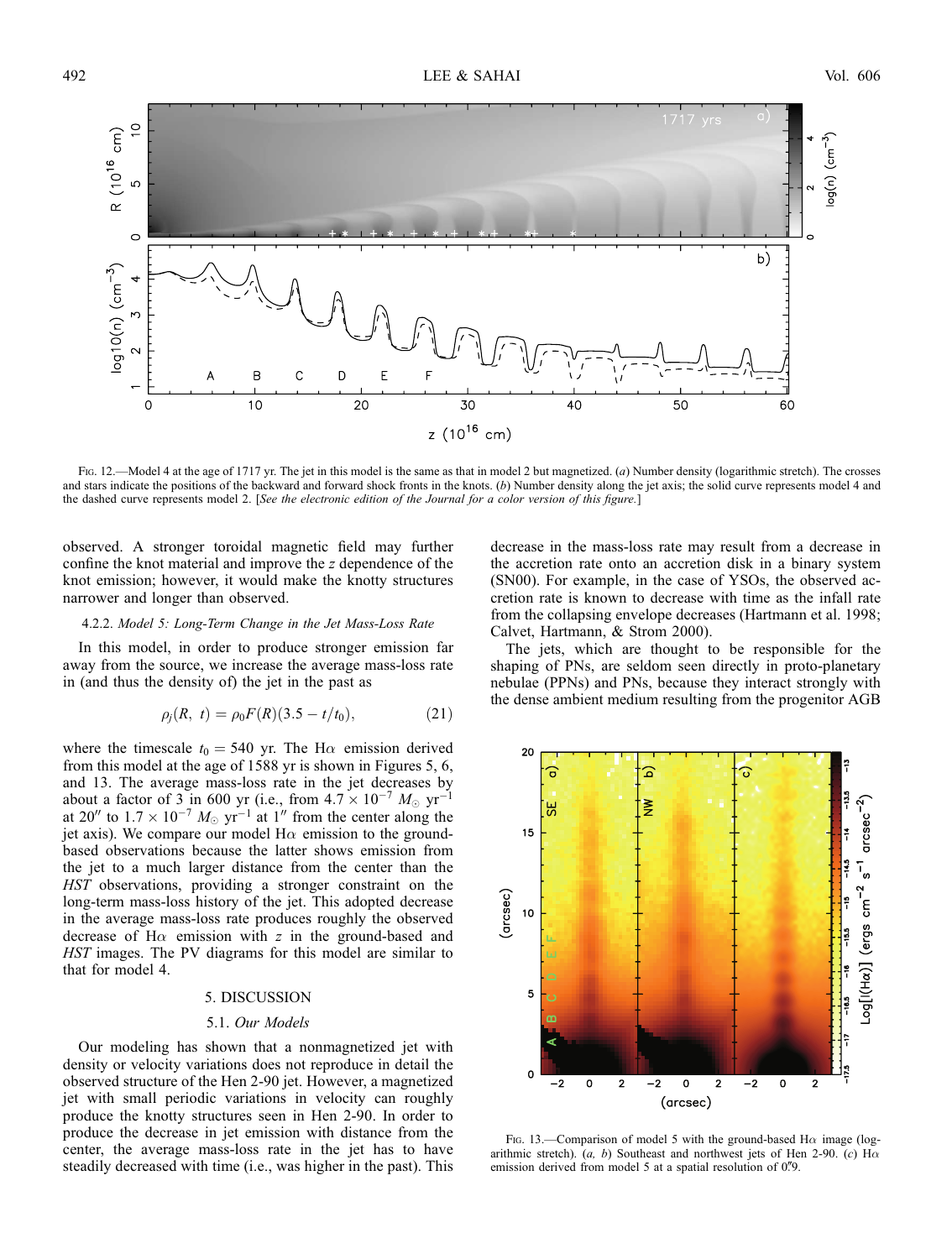winds in these objects. The interaction produces elongated shells of swept-up ambient material. Hen 2-90 appears different from other young PNs because it shows the jet very clearly, but there is no evidence of the swept-up shell. We think that the main reason for this is because the AGB wind in our models is rather tenuous ( $\dot{M}_a \sim 10^{-6}$   $M_\odot$  yr<sup>-1</sup>), and thus there is not enough material in the shell. The PN shells produced by the Generalized Interacting Stellar Winds model (e.g., Mellema & Frank 1995), in which the AGB wind is similarly tenuous, are more massive because they are produced by an *intrinsically* isotropic fast wind that can sweep up much more ambient material. An additional possibility is that since the ambient material is hot during the formation of the shell in Hen 2-90 (because it is assumed to be photoionized), the consequent lack of cooling prevents the shell from collapsing into a thin dense structure. In contrast, for typical PNs that are not currently ionization-bounded, the ambient material was probably cold during shell formation, resulting in significant cooling and the formation of a thin dense shell; this possibility needs to be investigated using hydrodynamic simulations.

While it is true that instabilities and/or turbulence in interacting flows can lead to knotty structures, we believe that these are not the cause of the knots in the Hen 2-90 jet, which have (1) rather uniform spacing, (2) well-formed shapes, and (3) the same proper motion for knots spanning a very large dynamical age range. Although we have found reasonably good model fits to the observations, the following issues need further investigation.

## 5.1.1. Leading Bow Shock

A leading bow shock is expected to be present at the tip of the jet, due to its interaction with the tenuous AGB wind. However, we cannot pinpoint the location of this bow shock in the ground-based images because we do not know the actual age of the jet (we only have a lower limit  $\sim$ 1400 yr, S02). If, for example, the jet was 1700 yr old, then the leading bow shock would be seen as a round blob at the spatial resolution of the ground-based observations  $48''$  from the central source (see Fig. 14). However, such bow shock emission is currently undetected in the ground-based image, which covers a very

large field of view  $(\sim 10'$ ; S02); it is likely that the former lies outside the Strömgren radius along the jet axis.

We now quantitatively show that the above is a reasonable hypothesis, using the photoionizing flux and the density structure of the jet. Defining  $S(r)$  as the total number of photons flowing through a shell of radius  $r$  per second with a frequency greater than that at the Lyman limit, we have

$$
\frac{dS(r)}{dr} = -4\pi r^2 n_e n_p \alpha^{(2)},\tag{22}
$$

where  $\alpha^{(2)}$  is the recombination coefficient excluding captures to the  $n = 1$  level,  $n_e$  ( $n_p$ ) is the electron (proton) number density along the jet axis. For simplicity, the density in our models can be approximated as

$$
n_e \sim n_p \equiv n_{j0} \left(\frac{r}{r_0}\right)^{-(1+q)},\tag{23}
$$

so that

$$
\frac{dS(r)}{dr} = -4\pi n_{j0}^2 r_0^{2+2q} \alpha^{(2)} r^{-2q}.
$$
 (24)

Since the starting distance of the jet is unknown and equation (23) may not apply to the jet close to the source, we define a radius  $r_i$ , such that  $S(r_i)$  can be equated to the total number of ionizing photons emitted per second from the central source, and beyond which equation (23) is applicable. Integrating equation (24) over r from  $r_i$  to the Strömgren radius,  $r<sub>S</sub>$ , and solving for  $r<sub>i</sub>$ , we have

$$
r_i = r_{\rm S} \left\{ \left[ 1 + \frac{S(r_i)}{4\pi n_{j0}^2 r_0^2 r_{\rm S}(r_0/r_{\rm S})^{2q} \alpha^{(2)}/(2q-1)} \right]^{-1} \right\}^{1/(2q-1)}.\tag{25}
$$

Assuming an effective temperature of  $5 \times 10^4$  K and a luminosity of 3380  $L_{\odot}$  for the source,  $S(r_i) = 2.3 \times 10^{47} \text{ s}^{-1}$ . At  $10^4$  K,  $\alpha^{(2)} = 2.8 \times 10^{-13}$  cm<sup>3</sup> s<sup>-1</sup>. In our best-fit model (model 5) for Hen 2-90,  $q \sim 0.8$ ,  $r_0 = 3 \times 10^{16}$  cm, and  $n_{j0} \sim 2 \times 10^4$  cm<sup>-3</sup>. In order for the Strömgren radius in



Fig. 14.—H $\alpha$  image (logarithmic stretch) derived from model 4 at the age of 1700 yr as seen in the ground-based observations at a spatial resolution of 0.79. The simulation for this model is performed with 2.5 times larger domain but 1.5 times lower resolution than in the other models. [See the electronic edition of the Journal for a color version of this figure.]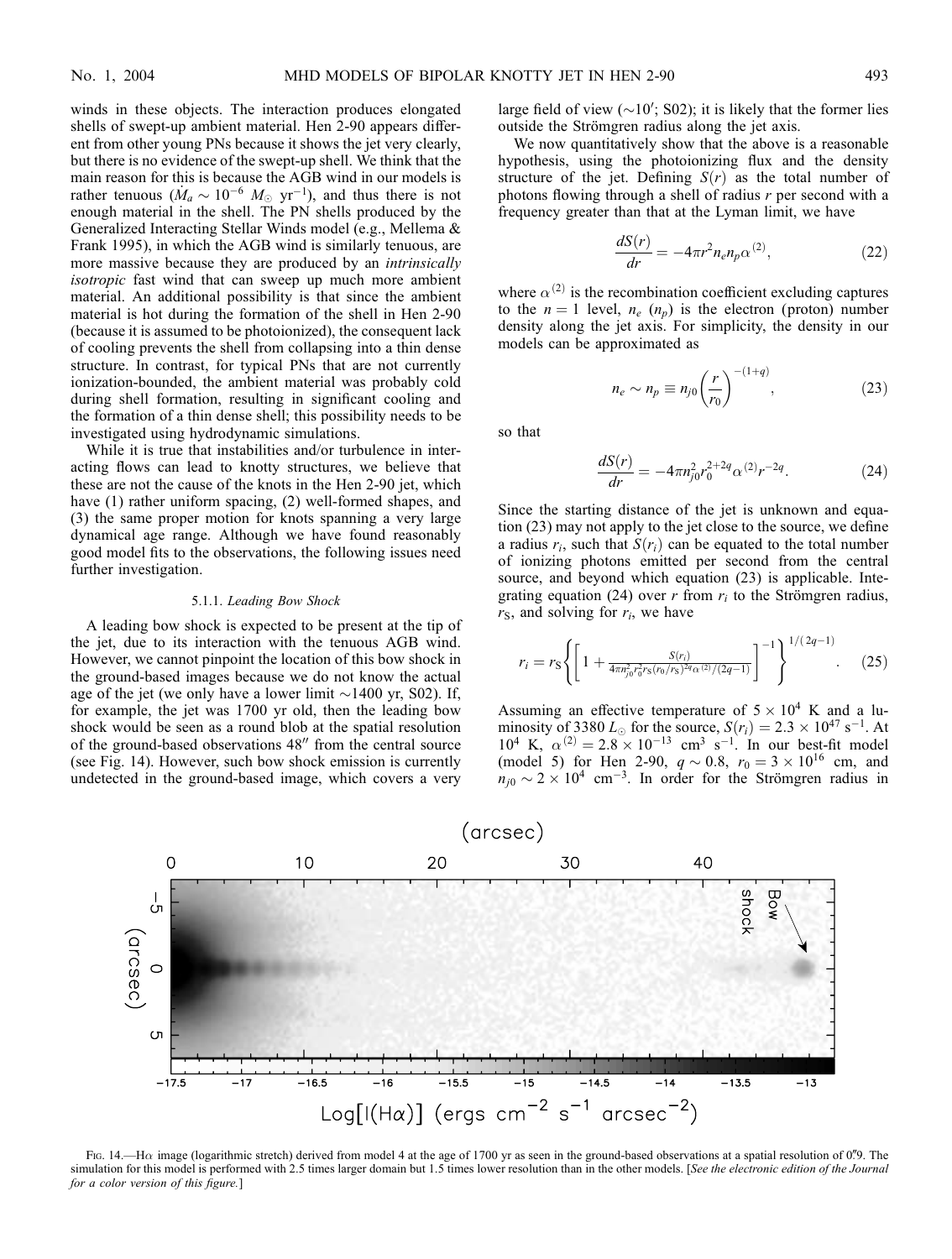

Fig. 15.—Relationship between the Strömgren radius  $(r<sub>S</sub>)$  and the radius  $r<sub>i</sub>$ , derived from eq. (25). The horizontal dashed line corresponds to  $r<sub>S</sub> = 40$ ".

Hen 2-90 to be greater than the observed length of the jet  $(\approx 40'';$  S02),  $r_s \ge 40''$  (i.e.,  $1.2 \times 10^{18}$  cm). Hence, from equation (25),  $r_i \ge 3.3 \times 10^{15}$  cm ( $\equiv r_{i,l}$ ,  $\sim$ 220 AU or 0.711); i.e, no significant attenuation of the ionizing flux has occurred out to this radius. This value of  $r_i$  is reasonable because, for example, in order to produce a 10% reduction in the photoionizing flux upto  $r_i$ , the average electron density at  $r_i$  has to be  $\sim$ 7  $\times$  10<sup>5</sup> cm<sup>-3</sup> (from eq. [22], assuming constant electron density for  $r \leq r_i$ ). This value is more than 60 times higher than the value of  $n_e$  at the jet injection radius in our best-fit model, which implies a current jet mass-loss rate 60 times larger than that at the epoch corresponding to the jet injection radius. This is very unlikely because we have shown that the jet mass-loss rate is actually decreasing with time.

In order for the leading bow shock to lie outside the Strömgren radius, as hypothesized earlier,  $r<sub>S</sub>$  must be finite. However, because  $r_S \to \infty$  as  $r_i \to 3.5 \times 10^{15}$  cm ( $\equiv r_{i,u}$ ; see Fig. 15), significant attenuation of the ionizing flux must occur in the inner regions of the jet (near  $r_{i,u}$ ). Although  $r_{i,u}$  is uncomfortably close to  $r_{i,l}$ , this is simply an artifact of extrapolating our derived (rather steep) density law to the inner regions of the jet. For example, a flatter density law would increase the separation between  $r_{i,l}$  and  $r_{i,u}$ . The detailed knowledge of where the attenuation of the ionizing flux occurs depends on a correspondingly precise knowledge of the jet density structure in its inner regions, which is currently unknown.

# 5.1.2. Line Widths

Our models of magnetized jets produce smaller line widths than those of nonmagnetized jets because of the magnetic confinement by the toroidal field. The H $\alpha$  line widths in these models lie in the range  $25-29$  km s<sup>-1</sup>, a little larger than the observed width  $(20-27 \text{ km s}^{-1})$  in the ground-based observations. In addition, the knotty structures in Hen 2-90 and our models of magnetized jets show a similar opening angle, which implies, given the jet speed, that the transverse expansion rate of the knots in our model is consistent with the knots in the Hen 2-90 jet. However, the  $[N]$   $\Pi$  line widths in these models  $(14-20 \text{ km s}^{-1})$  are still discrepant from the observed width  $(\sim 10 \text{ km s}^{-1})$  in the ground-based observations. Since the model line widths depend in detail on the density and velocity distribution within the knots, it is possible that fine-tuning of these distributions (by, e.g., varying the

functional form of the toroidal magnetic field) may help in resolving this discrepancy.

# 5.2. Previous Models for Hen 2-90

It was once proposed by García-Segura, López, & Franco (2001) that the knots in Hen 2-90 are self-collimated gaseous structures along the polar axis within a strongly magnetized AGB wind. As argued by S02, this model is invalid for Hen 2-90 because it predicts that the knots should be moving at the expanding velocity of the AGB wind (typically 10–20 km  $s^{-1}$ ), contrary to that inferred from recent observations  $(\sim 150-360 \text{ km s}^{-1}; S02).$ 

Recently, García-Segura, López, & Franco (2003) have proposed a new model for Hen 2-90, in which the jet knots are produced by magnetic collimation (pinching) within a fastmoving spherical post-AGB wind that blows from the stellar surface into a nonmagnetized AGB wind with an equatorial density enhancement. A periodic variation in magnetic field strength produces a chain of symmetric and equidistant knots along the polar axis, apparently resembling the ones observed in Hen 2-90. In this model, the post-AGB wind is spherical, and the jet is formed along the axis by magnetic collimation. Unfortunately, García-Segura et al. (2003) have not given detailed results from their modeling for comparison with the observations, so it is difficult to evaluate its merit or compare it with our modeling. However, we note that the knotty structures in their model are not resolved in their numerical grid; thus, the opening angle of their model jet is constrained by the numerical resolution. In addition, their model shows a dense shell surrounding the jet (Fig. 2 in their paper), which is not seen in the data.

### 5.3. Similarity to YSO Jets

HH objects around many YSOs also appear as knotty structures similar to the knots seen in the Hen 2-90 jet. In this context, HH 34 (Reipurth et al. 2002) is one of the best such examples. We compare the properties of its jet to that of Hen 2-90 in Table 1. The chain of knots in HH 34 has been modeled by Raga et al. (2002) using hydrodynamic simulations assuming a periodic velocity variation as in our study of Hen 2-90. Although the apparent transverse expansion velocity of the knots in HH 34 (1.5 km  $s^{-1}$ ) is lower than in Hen 2-90 (4.2 km  $s^{-1}$ ), this difference may be related to the significantly lower temperature of the knots in HH 34 (which are mostly neutral) compared to the much hotter, photoionized knots in Hen 2-90.

The detailed similarity between the jets in these two objects suggests that the launching mechanism for the jets may be the

TABLE 1 Comparison between Hen 2-90 and HH 34

| Parameter                                                         | Hen $2-90$  | HH 34              |
|-------------------------------------------------------------------|-------------|--------------------|
|                                                                   | 2000        | 460                |
|                                                                   | 300         | $215^a$            |
|                                                                   | 292         | 110 <sup>a</sup>   |
| Apparent transverse expansion velocity ( $\rm km \ s^{-1}) \dots$ | 4.2         | $1.5^{\mathrm{a}}$ |
|                                                                   | 43          | 27 <sup>b</sup>    |
|                                                                   | 15          | 10 <sup>b</sup>    |
| Average jet mass-loss rate $(10^{-7} M_{\odot} \text{ yr}^{-1})$  | $1.7 - 4.7$ | $17^{\circ}$       |

<sup>a</sup> From HST observations by Reipurth et al. 2002.<br><sup>b</sup> From numerical modeling by Raga et al. 2002. <sup>c</sup> From Hartigan, Morse, & Raymond 1994.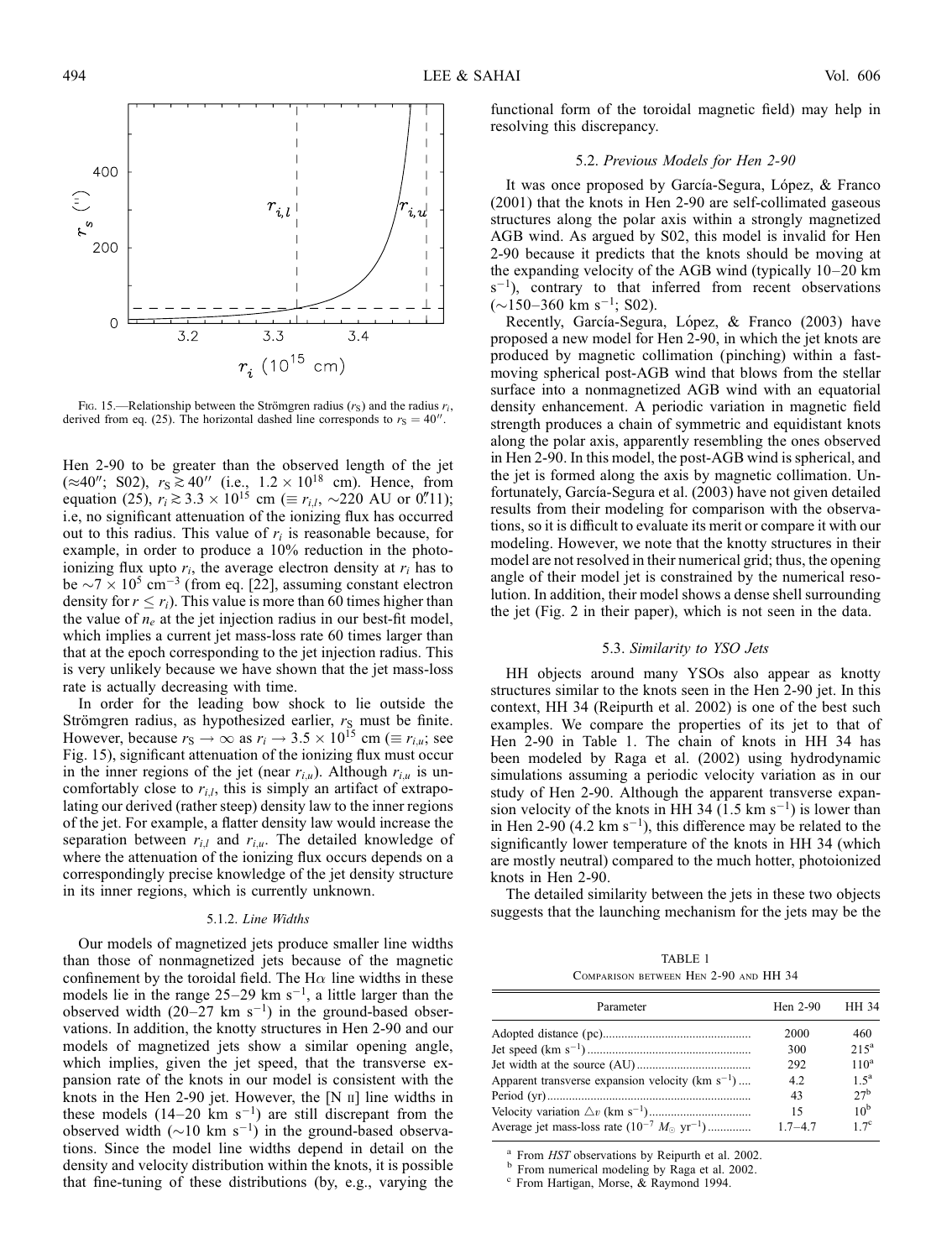same, despite the fact that they are at very different evolutionary stages. Since the jets in both HH 34 and Hen 2-90 appear to have fairly large diameters (Table 1) close to the region from where they are launched, it is plausible that these jets start out as wide but collimated flows from accretion disks in binary systems (Konigl & Pudritz 2000; Blackman et al. 2001). In addition, for both objects, the variability in jet velocity that produces the knots may be due to perturbation of the accretion disk in an eccentric binary system; in this case, the period of the velocity variation is equal to the orbital period of the binary. The central star in HH 34 has been proposed to be a binary (Reipurth, Bally, & Devine 1997; Reipurth et al. 2002). The slight S-shaped wiggle seen in HH 34 is generally ascribed to the tidal effects of the companion star on the direction of the jet axis. Such an S-shaped wiggle, however, may be too small to be seen in Hen 2-90 (S02).

## 5.4. Jet Mass-Loss Rate in Hen 2-90

In our best-fit model (model 5), each side of the jet has a mass-loss rate decreasing from 4.7 to  $1.7 \times 10^{-7} M_{\odot} \text{ yr}^{-1}$ . This mass-loss rate is about 1 order of magnitude higher than that calculated in SN00, which (1) had a factor of 4 error in the jet cross section used in their calculation (R. Sahai 2003, private communication), (2) used the then best estimate of the jet velocity (150 km  $s^{-1}$ ), which is a factor of 2 lower than the current value, and (3) did not account for the He abundance. It has been proposed that the jet is launched from an accretion disk that is formed by gravitational capture of the progenitor AGB wind onto a companion in a binary system (Morris 1987). Since most MHD launching mechanisms yield  $\dot{M}_j \sim 0.1 \dot{M}_{\text{acc}}$ (Konigl & Pudritz 2000), the expected  $\dot{M}_i \sim 0.1 \alpha \dot{M}_a$ , where  $\alpha$  is the ratio of the mass-accretion rate ( $M_{\rm acc}$ ) to the AGB massloss rate  $(M_a)$ . Given that the AGB mass-loss rate in Hen 2-90 is only  $1.5 \times 10^{-6}$   $M_{\odot}$  yr<sup>-1</sup> and that the maximum value of  $\alpha \sim 0.3$  (Mastrodemos & Morris 1999), the expected  $\dot{M}_i \lesssim$  $4.5 \times 10^{-8}$   $M_{\odot}$  yr<sup>-1</sup>.

Hence, our significantly higher (about a factor of 7) jet mass-loss rate indicates that the accretion is occurring from the central equatorial disklike structure in Hen 2-90, where the densities are likely to be significantly higher than in the AGB wind. Such dense equatorial structures characterized by massloss rates as high as  $\sim$ 3  $\times$  10<sup>-5</sup>  $M_{\odot}$  yr<sup>-1</sup> have been found in several PPNs (Meixner et al. 1997). The expansion velocity of the equatorial structure in Hen 2-90 may also be smaller than that of the AGB wind, further enhancing the accretion rate. The observed minimum age of the jet (1400 yr; S02) sets a lower limit on the age of the central equatorial disklike structure, which must be taken into account by any formation scenario for the latter.

# 6. SUMMARY AND CONCLUSIONS

We have presented numerical simulations of a cylindrical jet interacting with a spherical AGB wind in order to produce the bipolar, knotty jet seen in Hen 2-90. In our models, the jet has a radius of 125 AU and an average velocity of 300 km  $s^{-1}$ , while the AGB wind has an expanding velocity of 10 km s<sup>-1</sup> and a mass-loss rate of  $1.5 \times 10^{-6}$   $M_{\odot}$  yr<sup>-1</sup>.

Periodic variations in the jet density and/or velocity with a period of 43 yr produce a chain of knotty structures along the jet axis.

Comparing the H $\alpha$  emission derived from our models to that in the observations of Hen 2-90 in detail, we find the following:

1. Nonmagnetized jets with density (model 1) or velocity (model 2) variations do not adequately reproduce the observed structure of the Hen 2-90 jet. In model 1, with a jet average mass-loss rate of  $2.1 \times 10^{-7}$   $M_{\odot}$  yr<sup>-1</sup>, and initial length and mass of Gaussian pulse of 271 AU and  $2.7 \times 10^{-6}$  M<sub>o</sub>, respectively, the H $\alpha$  emission in the knots peaks at the tail but not at the center of the knots, inconsistent with the observations, and the knot intensity decreases with distance from center faster than the observations. In model 2, with a jet average mass-loss rate of  $2.7 \times 10^{-7}$   $M_{\odot}$  yr<sup>-1</sup> and a sinusoidal velocity variation of  $\pm 15$  km s<sup>-1</sup>, the variation of knot intensity with distance from center is in better (but still not adequate) agreement with the observations. However, the knots are now shorter in the longitudinal direction and wider in the transverse direction than the observations.

2. A nonmagnetized jet with variations in both density and velocity (model 3) produces knots whose length and width are in better agreement with the observations than models 1 and 2; however, the emission in this model still peaks at the tail of the knots, inconsistent with the observations, and the H $\alpha$ intensity still decreases with distance from center faster than observed.

3. A model (model 4) of a magnetized jet (having a toroidal field with a maximum value of  $\sim 0.6$  mG) with small periodic variations in velocity (as in model 2) produces the best match with the knotty structures seen in the Hen 2-90 jet. The magnetic pressure expands the knots along the jet axis, whereas the magnetic tension produces the required confinement of the transverse expansion of the knots, bringing their overall shapes in good agreement with the observations.

4. The average mass-loss rate in the jet has to have steadily decreased with time (i.e., was higher by roughly a factor of 3, 600 yr ago) in order to reproduce the observed decrease in jet emission with distance from the center (model 5).

5. The leading bow shock is not observed in the groundbased images most likely because it lies beyond the Strömgren radius along the jet axis.

We thank the anonymous referee for his insightful comments that helped us to improve this paper, and Noam Soker for his comments on an earlier version of this paper. We thank Martin A. Guerrero for conversations about line widths in Hen 2-90 from ground-based observations. This work was performed while C.-F. L. held a National Research Council Research Associateship Award at the Jet Propulsion Laboratory, Caltech. R. S. acknowledges support by NASA through a Long Term Space Astrophysics grant (no. 399-20-61-00-00) and STScI grant GO-09102.01-A.

## REFERENCES

- Calvet, N., Hartmann, L., & Strom, S. E. 2000, in Protostars and Planets IV, ed. V. Mannings, A. P. Boss, & S. S. Russell (Tucson: Univ. Arizona), 377
- Cerqueira, A. H., & de Gouveia dal Pino, E. M. 1999, ApJ, 510, 828 Frank, A., Lery, T., Gardiner, T. A., Jones, T. W., & Ryu, D. 2000, ApJ, 540, 342
- Frank, A., Ryu, D., Jones, T. W., & Noriega-Crespo, A. 1998, ApJ, 494, L79 García-Segura, G., López, J. A., & Franco, J. 2001, ApJ, 560, 928

Begelman, M. C. 1998, ApJ, 493, 291

Blackman, E. G., Frank, A., & Welch, C. 2001, ApJ, 546, 288

Blanford, R. D., & Payne, D. G. 1982, MNRAS, 199, 883